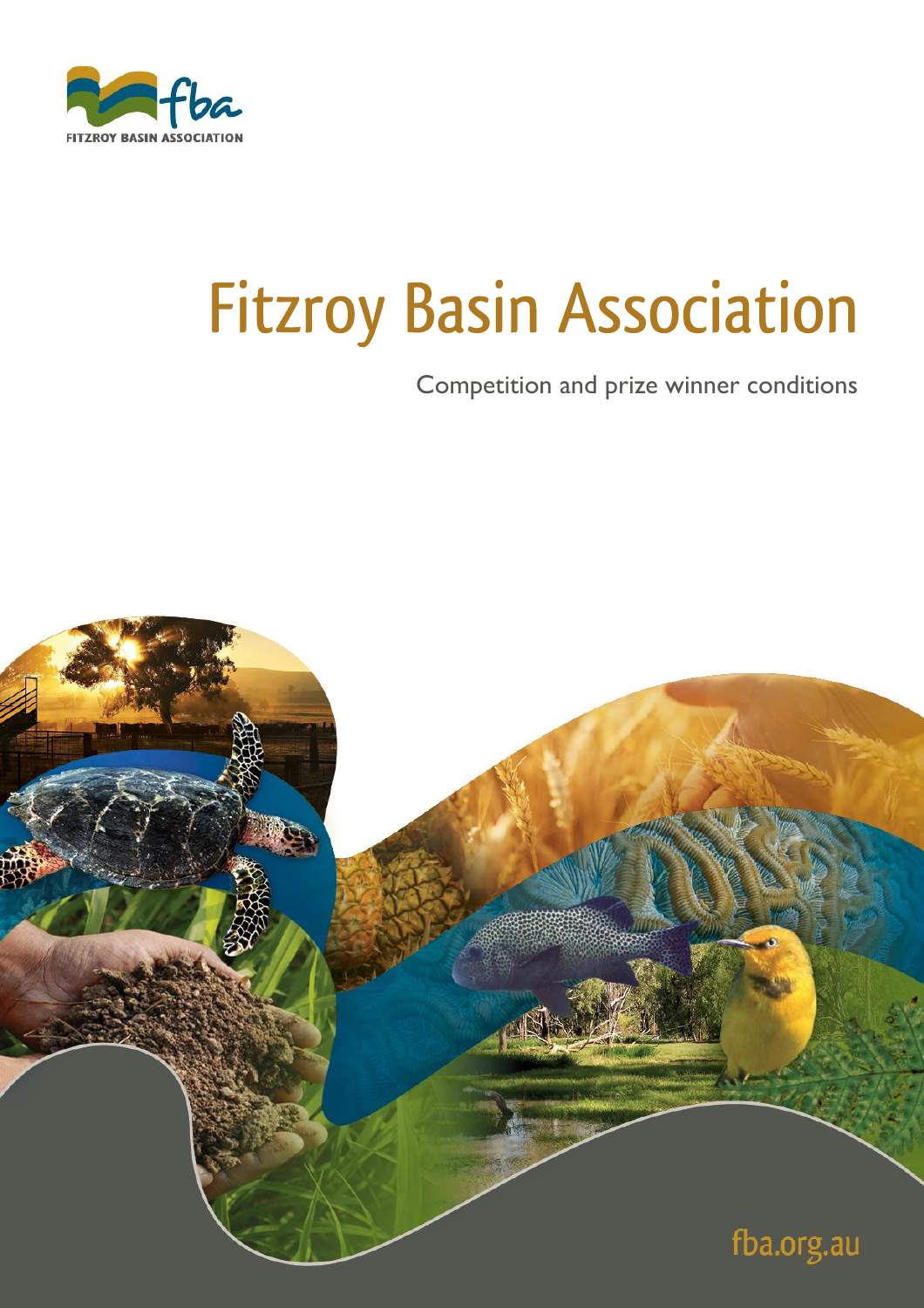

#### About the competition and prize objectives

Everyone has a role to play in creating a sustainable future for our region.

Fitzroy Basin Association Inc. (FBA) is a Natural Resource Management (NRM) community-based organisation that works in partnership with individuals, groups and organisations in the region and investment partnersto protect natural assets and promote sustainable land management. The Fitzroy NRM Region is the largest catchment flowing into the Great Barrier Reef and we support projects that:

- $\checkmark$  promote best practice in land and waterway management
- $\checkmark$  foster community stewardship and participation
- ✓ monitor and enhance the health of our local landscapes, habitats, waterways, coastlines and marine environments.

This competition and the prizes are designed to enable a local business, community group and school within the Fitzroy region to each implement an innovative and grassroots environmental initiative.

By completing the survey, members of the public are encouraged to nominate a local business, community group or education provider that has an idea for, or is interested in, implementing a project that will provide environmental and sustainability benefits. Nominees may include, but are not limited to, community, sporting and recreation groups, Traditional Owners, landholders, early childhood, primary, secondary and tertiary institutions, private and not-for-profit businesses, including primary producers. Nominees must hold an ABN (or be auspiced by a group that does hold an ABN) and operate within the Fitzroy region. Nominees cannot be an FBA staff member, a government entity or agency, or a group that does not fall within the group options outlined on the Our Community website [www.ourcommunity.com.au.](http://www.ourcommunity.com.au/)

FBA's work is supported by a number of public and private investors and in line with our service delivery arrangements prizes can only fund activities that achieve at least one of the following outcomes:-

- implement and/or facilitate more sustainable practices within the Fitzroy region
- protect and/or improve one or more of the region's six natural assets\*
- minimise human and/or business impact on the region's six natural assets\*

\* The region's 6 natural assets are: soil | groundwater | freshwater rivers, creeks and wetlands | land-based ecosystems | coastal and marine ecosystems | climate and air

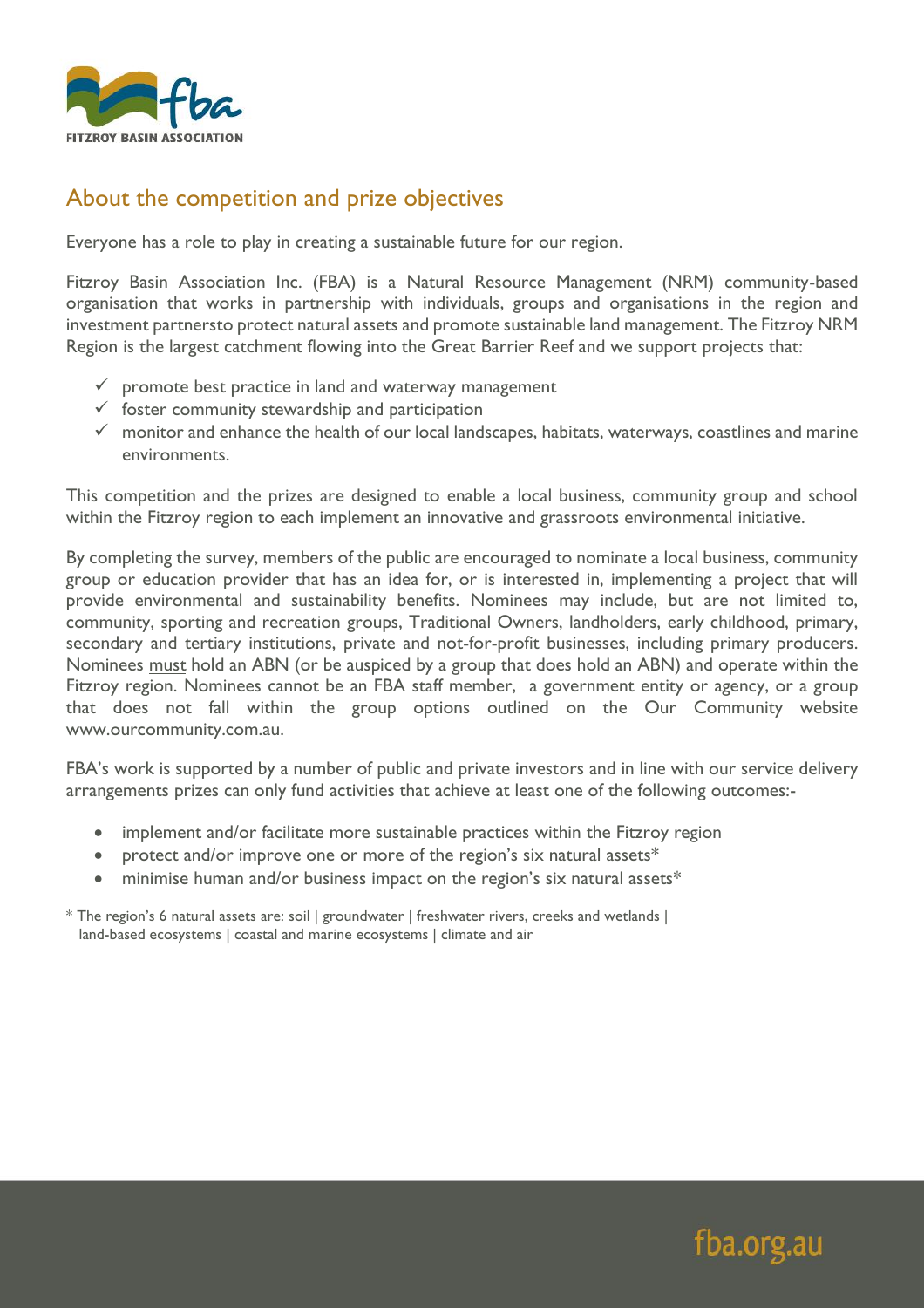

#### Prize outcomes

Prize winners will be funded and supported up to the value of the prize pool they were drawn from (business, community group or education provider) for projects, innovative ideas or training that supports one or more of the outcomes above and increases participants' knowledge, skills and ability to:

- learn about, participate in, connect with, look after the environment
- improve ecological values e.g. biodiversity, vegetation, soils, water quality
- improve land management and business sustainability

# Eligibility conditions of the prize draw

To be eligible to win a prize, nominees must:

- have been nominated through a legitimate survey (spam responses, and nominees on spam or duplicated surveys will be removed prior to the draw).
- be contactable within 7 days of the draw (all reasonable efforts will be taken to contact the winners, even if their contact details are incorrectly entered in the survey). If we cannot contact the prize winners, the prize will be redrawn.
- have an address located in the Fitzroy region area refer to the [Fitzroy Region map.](https://www.fba.org.au/our-region/our-region/location/)
- be a legitimate business (hold an Australian Business Number (ABN) OR be a legitimate community group\* (as per the options outlined on the Our Community website [www.ourcommunity.com.au\)](http://www.ourcommunity.com.au/)
- not be one of the following:
	- o an FBA staff member
	- o a government entity or agency
	- o a group that does not fall within the group options outlined on the Our Community website [www.ourcommunity.com.au.](http://www.ourcommunity.com.au/)

\* Unincorporated groups without an ABN may need to enter into an 'auspicing' arrangement depending on the nature of their prize-funded project.

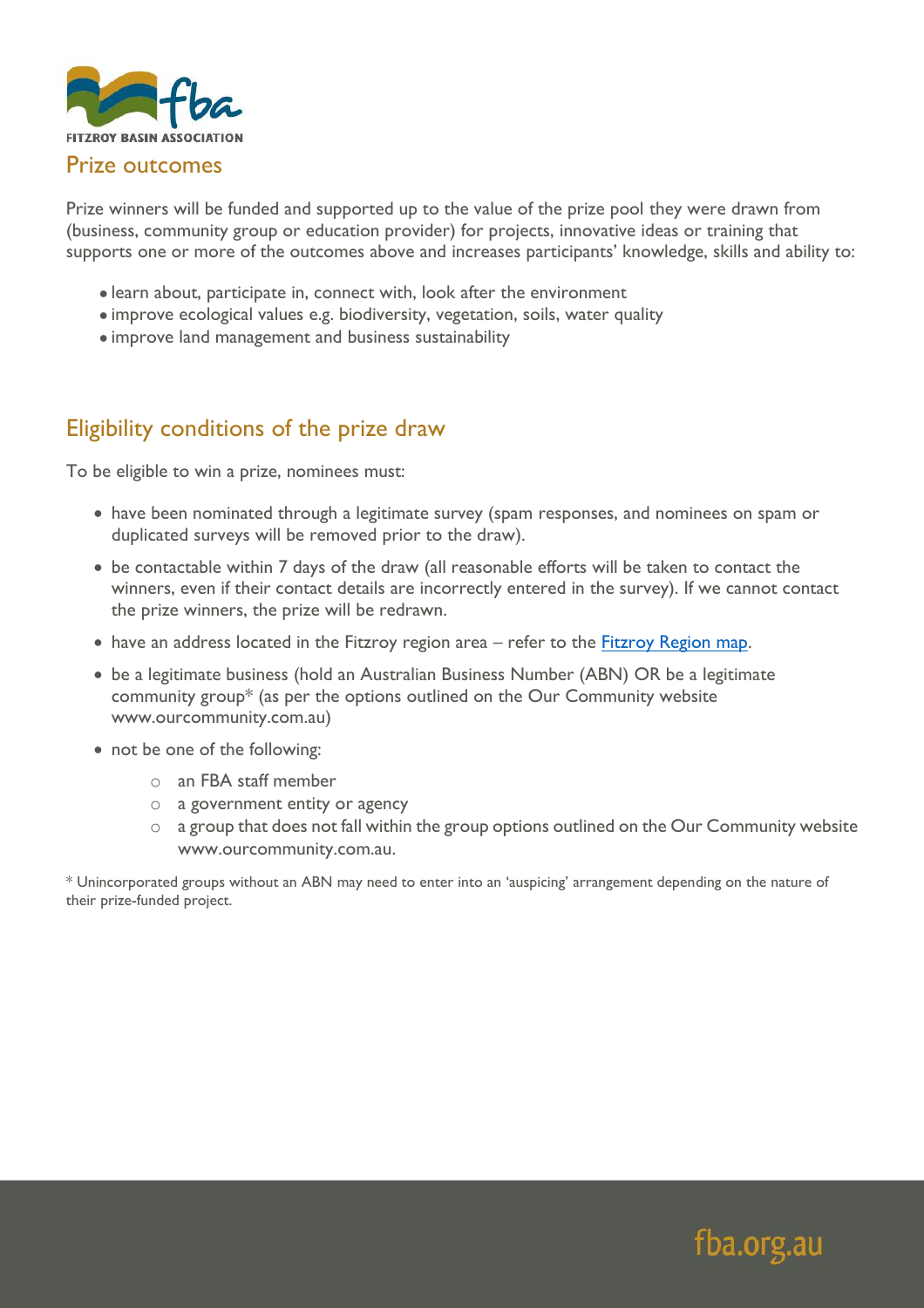

# Conditions for prize winners

On acceptance of the prize, recipients (winners) will be asked to do one or more of the below actions. FBA will meet with recipients at the start of their project, to help recipients plan their project (if required) and to confirm which of the below actions will apply to their project.

- Invite FBA to support and/or attend any events (if applicable).
- Provide photographs or other evidence of people actively involved in the project/idea/training funded by the prize i.e..provide 'before' and 'after' photographs of project works, photos and/or feedback of event participants. These may be used in a story by FBA.
- Where possible, showcase prize-funded activities using their social media, local media and/or website. This could also include sharing photos and video with FBA staff to post through FBA social media, website and blogs.
- At the request of FBA, acknowledge FBA and other prize-funders on prize funded communication materials e.g. project/event flyers or publications, and;
	- o seek approval prior to distribution of above materials showing FBA and other prizefunder logos. (Please note FBA provides support for appropriate use of logos and funding taglines).
- Provide details of level of engagement (ie. Total number of people attended) and any other relevant project details (ie. Hectares of revegetation, number of products produced, etc.). FBA staff will support what details we would like to see captured and communicated to us.
- Undertake a Risk Assessment of the approved activities (if applicable). A copy of the completed risk assessment is to be provided to FBA prior to the undertaking of the activities. FBA can provide a Risk Assessment Template should the recipient not have a Risk Management System or forms available.
- Make all reasonable efforts to complete their activity within the timeframes agreed with FBA at the start of their project.

If you'd like further information on past projects FBA has undertaken in partnership with our community please refer to [our website.](https://www.fba.org.au/relevant/?show-more-posts=282)

### For more information

For more information on the competition or the prize, please contact FBA's Regional Engagement Coordinator [Jo.Kurpershoek@fba.org.au](mailto:Jo.Kurpershoek@fba.org.au) by email or phone 07 4999 2800.